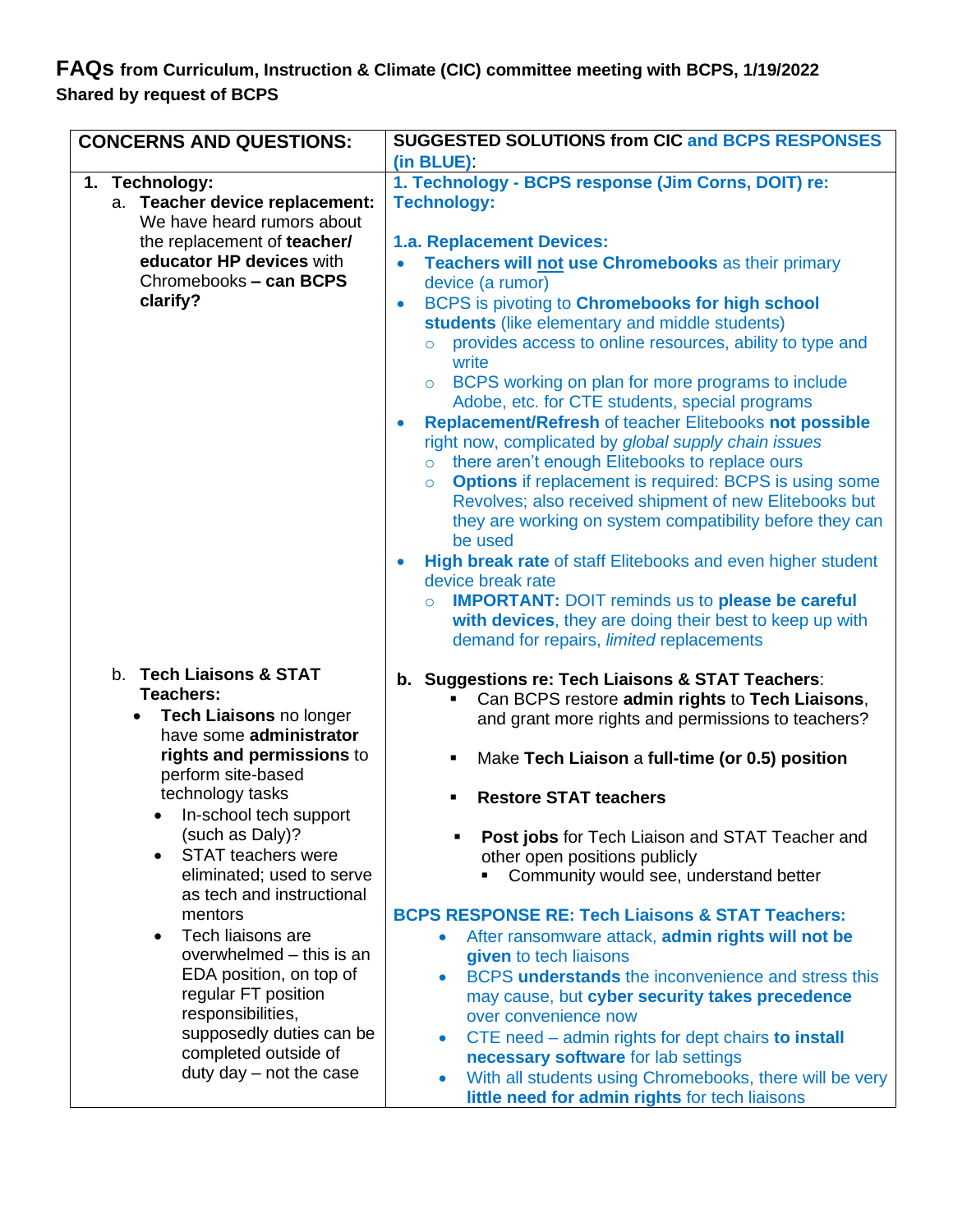| <b>CONCERNS AND QUESTIONS:</b>                                                                                                                                                                                                                                                                                                                              | <b>SUGGESTED SOLUTIONS from CIC and BCPS RESPONSES</b>                                                                                                                                                                                                                                                                                                                                                                                                                                                                                                                                                                                                                                                                                                                                                                                                                                                                                                                                                                                                                                                          |
|-------------------------------------------------------------------------------------------------------------------------------------------------------------------------------------------------------------------------------------------------------------------------------------------------------------------------------------------------------------|-----------------------------------------------------------------------------------------------------------------------------------------------------------------------------------------------------------------------------------------------------------------------------------------------------------------------------------------------------------------------------------------------------------------------------------------------------------------------------------------------------------------------------------------------------------------------------------------------------------------------------------------------------------------------------------------------------------------------------------------------------------------------------------------------------------------------------------------------------------------------------------------------------------------------------------------------------------------------------------------------------------------------------------------------------------------------------------------------------------------|
|                                                                                                                                                                                                                                                                                                                                                             | (in BLUE):                                                                                                                                                                                                                                                                                                                                                                                                                                                                                                                                                                                                                                                                                                                                                                                                                                                                                                                                                                                                                                                                                                      |
| School-based tech<br>$\bullet$<br>support needs have only<br>increased                                                                                                                                                                                                                                                                                      | ○ BCPS efficiency study indicates to end the tech<br>liaison program altogether<br>There is ongoing advocacy for professional tech<br>$\circ$<br>support person in school buildings<br>Currently, technician ratio is 1 to 2600 devices (industry<br>$\circ$<br>standard = approx. 1 to 70);                                                                                                                                                                                                                                                                                                                                                                                                                                                                                                                                                                                                                                                                                                                                                                                                                    |
| c. Classroom Projector<br><b>Question:</b><br>Projectors are dying -<br>$\bullet$<br>6-8 weeks to replace,<br>extremely difficult<br>teaching without a<br>projector while waiting<br>requesting<br>$\bullet$<br>clarification on the plan<br>to provide necessary<br>classroom presentation<br>technology                                                  | <b>BCPS Response re: 1.c. Projectors:</b><br>Until now, there has been a patchwork approach to<br>classroom technology, no standard/plan for projectors<br>New Specific Structured Systemic Plan - contract bid for<br>$\bullet$<br>February BOE meeting for flat panel deployment for all<br>classrooms:<br>$mission/goal = to get 7000 flat panels, into every$<br>$\circ$<br>classroom in BCPS<br>already deployed to separate day schools, in each<br>classroom<br>contract for \$12-15 million lease<br>$\circ$<br>on a rolling cart; it's not a Promethean board or<br>$\circ$<br>projector<br>7-10 year life expectancy, will be replaced<br>$\circ$<br>systematically when lease expires<br>part of this bid is to remove all older AV equipment (old<br>$\circ$<br>Promethean boards, current projection devices)<br>standardize classroom tech across the county<br>$\circ$<br>may not fit perfectly in every room, will explore how to<br>make it work<br>projection devices will be off the individual school's<br>$\circ$<br>budget and shifted onto the County budget, part of Ed<br><b>Specs</b> |
| 2. Social Studies Assessments<br>(grades 6-8) in Curriculum:<br>a. Assessments not well-aligned<br>to curriculum $-$ focus on one<br>very narrow aspect of content<br>b. Contain errors, at times not<br>complete or fully accessible -<br>graphics/visuals missing or<br>blurred out - requiring major<br>revision at times, adding to<br>teacher workload | 2. Assessments in Curriculum (SS, etc.):<br>a. Conduct educator survey (TABCO or BCPS)<br>regarding: (1) satisfaction with and ease of<br>implementation of curriculum currently in use, and (2)<br>impact on student outcomes as well as educator morale<br>and retention<br><b>BCPS Response re: 2. Assessment Alignment (question)</b><br>about Social Studies assessments):<br><b>John Billingslea (Office of Social Studies):</b><br>Alignment of assessments for 20-21 (virtual) and 21-22<br>a.<br>(in-person) – BCPS decided to align to Standard 6, skills<br>assessment:<br>focus is on skills development, preparing students for<br>$\circ$<br>8th grade MCAP and American Govt MCAP, evidence-<br><b>based</b> assessments<br>not content-focused<br>$\Omega$                                                                                                                                                                                                                                                                                                                                      |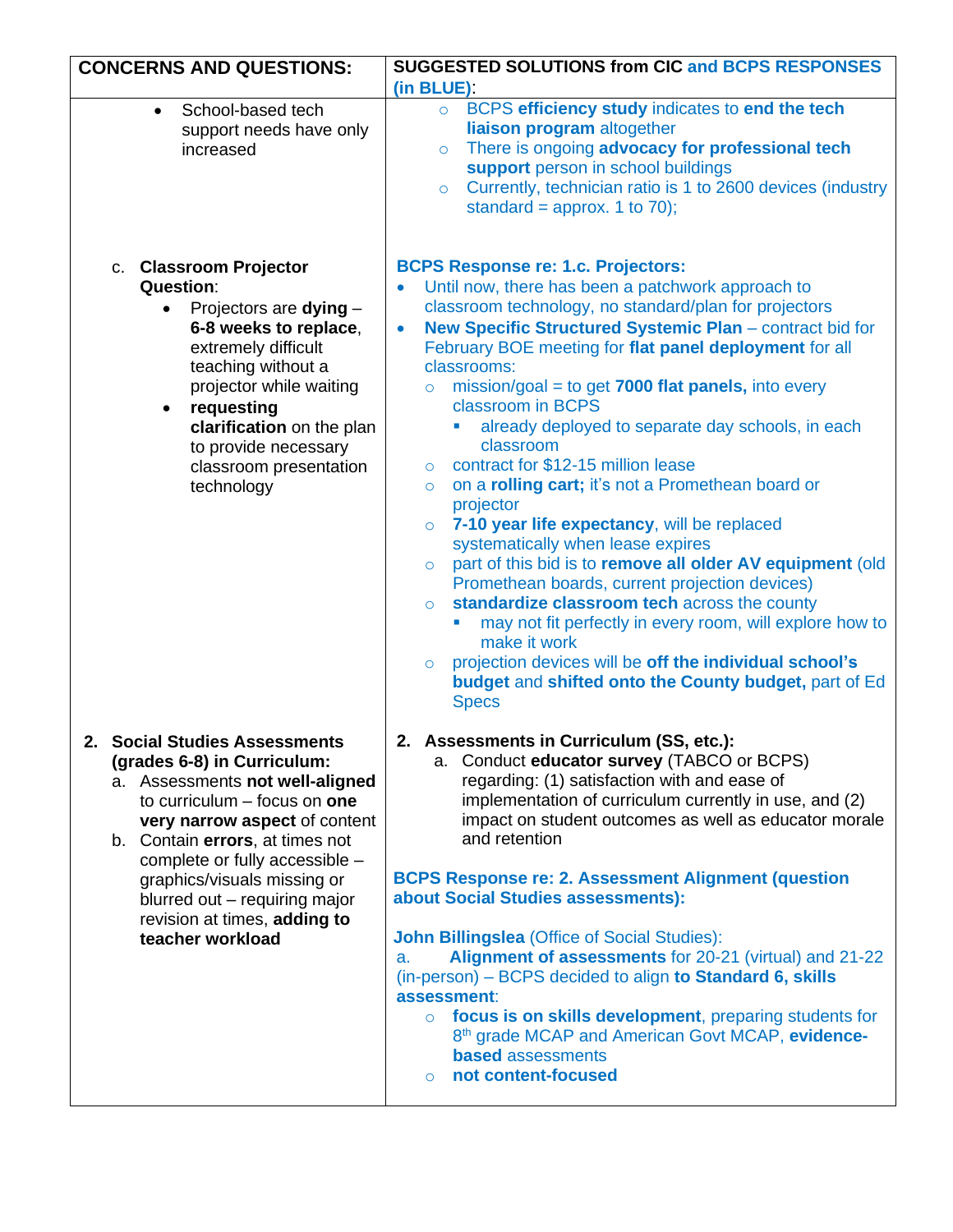| <b>CONCERNS AND QUESTIONS:</b>                                      | <b>SUGGESTED SOLUTIONS from CIC and BCPS RESPONSES</b>                                                               |
|---------------------------------------------------------------------|----------------------------------------------------------------------------------------------------------------------|
|                                                                     | (in BLUE):                                                                                                           |
|                                                                     | utilizing the content to allow students to identify,<br>$\circ$                                                      |
|                                                                     | analyze, synthesize evidence<br>teachers can supplement assessments with content-<br>$\circ$                         |
|                                                                     | based questions                                                                                                      |
|                                                                     | in the future, we may shift back to both skills-based<br>$\circ$                                                     |
|                                                                     | and content-based assessments                                                                                        |
|                                                                     | Megan Shay re: Alignment of Assessments - including in<br>other content areas:                                       |
|                                                                     | Purpose is not to memorize facts, dates, etc.                                                                        |
|                                                                     | Focus of standards is to provide evidence of skills,                                                                 |
|                                                                     | synthesizing across multiple sources, using analysis to<br>process information                                       |
|                                                                     | have to change mindset, shifting/changing purpose<br>of assessment                                                   |
|                                                                     | Continuing to get message out to DCs and teachers re:<br>shift to skills focus on assessments                        |
|                                                                     | <b>Dept Chair mtgs</b> – they talk about assessments every<br>time, discuss issues                                   |
|                                                                     | <b>Errors in assessments:</b><br>b.<br>Mr. Billingslea looked through the Performance Matters<br>$\circ$             |
|                                                                     | SS assessments and current SS curriculum and could                                                                   |
|                                                                     | not find the problems noted;                                                                                         |
|                                                                     | Are teachers using correct folders/curriculum and<br>$\circ$<br>assessments?                                         |
|                                                                     | Be sure to use 21-22 curriculum folder and                                                                           |
|                                                                     | assessments;                                                                                                         |
|                                                                     | Please give feedback when problems are encountered<br>$\circ$<br>o form at end of each assessment collects feedback; |
|                                                                     | but email is quickest way to communicate<br>$\circ$                                                                  |
|                                                                     | questions/problems (email Mr. Billingslea, an SS                                                                     |
|                                                                     | coordinator or a resource teacher)                                                                                   |
|                                                                     |                                                                                                                      |
| 3. Tutoring/Coach Class<br><b>Expectations: Please clarify what</b> | 3. Tutoring/Coach Class Expectations:                                                                                |
| teachers are to provide for                                         | Please share/clarify best practices with all school<br>administrators, for example:                                  |
| students in quarantine:                                             | Each school should have a designated tutoring                                                                        |
| a. Our understanding is that<br>teachers can volunteer to           | liaison to coordinate                                                                                                |
| tutor (and be paid hourly)                                          | Tutoring does not have to be provided by the<br>$\bullet$                                                            |
| outside of duty day or                                              | classroom teacher, could be another teacher                                                                          |
| during planning<br>• Not handled the same at                        | Liaison sets up teachers to hold tutoring sessions for<br>the various grade levels or subjects, such as a            |
| all schools                                                         | second-grade teacher to meet with any second-grade                                                                   |
| • Teachers feel pressure                                            | student who needs tutoring                                                                                           |
| not to say "no"                                                     |                                                                                                                      |
| • One administrator told<br>teachers that funding for               | <b>BCPS Response to 3. Tutoring/Coach Class Expectations</b><br>(Megan Shay):                                        |
| tutoring was cut off after                                          |                                                                                                                      |